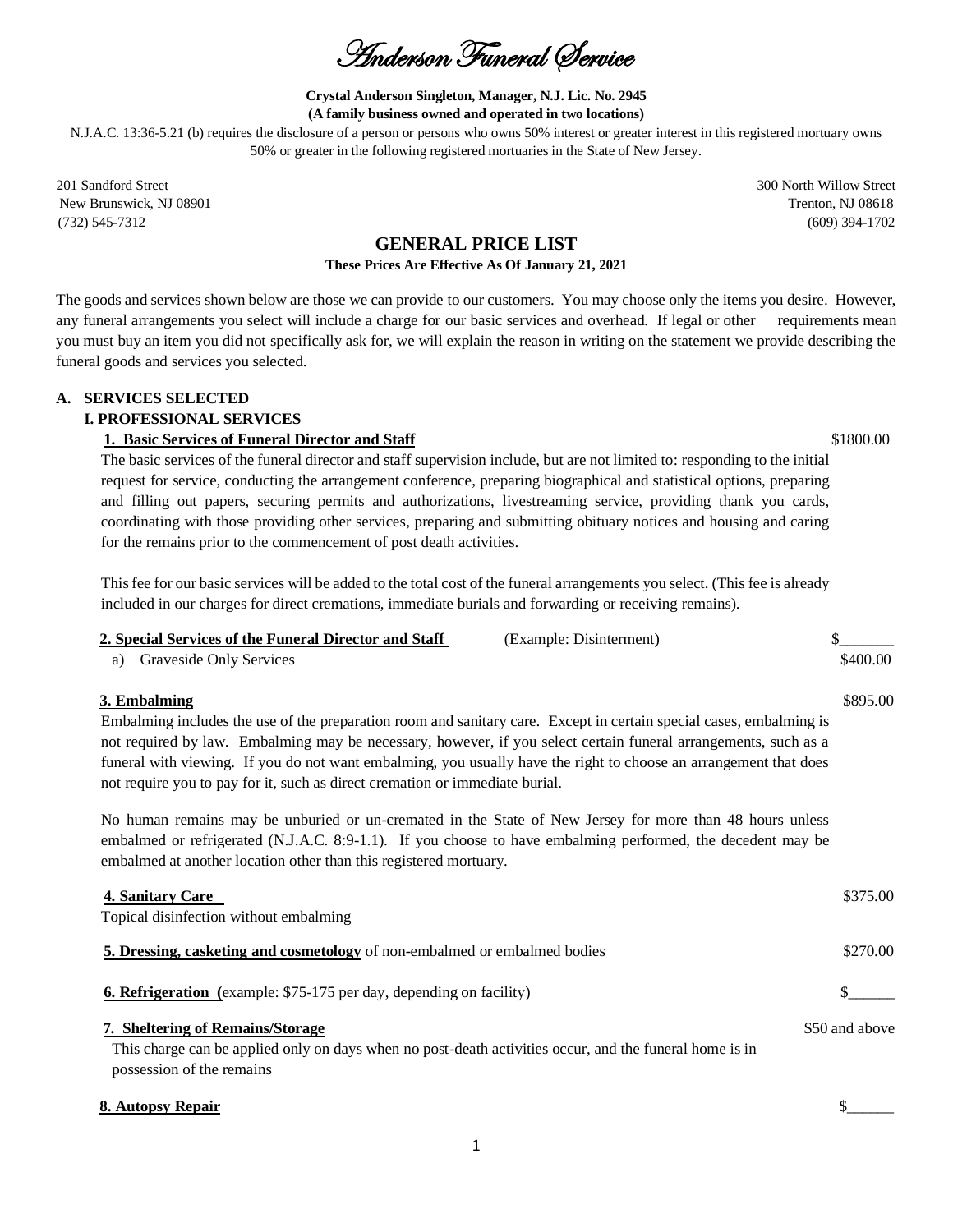# **II. OTHER STAFF & RELATED FACILITIES**

| 1. | Use of Facilities, Staff & Equipment for Visitation at Funeral Home                                               |                      |
|----|-------------------------------------------------------------------------------------------------------------------|----------------------|
|    | 1 hour<br>a.                                                                                                      | \$550.00             |
|    | b. Per Additional Hour                                                                                            | \$200.00             |
| 2. | Use of Facilities, Staff & Equipment for Funeral at Funeral Home                                                  | \$500.00             |
|    | Our services include coordination of arrangements for the ceremony, supervision, staff attendance and the use of  |                      |
|    | the funeral home.                                                                                                 |                      |
| 3. | Use of Facilities, Staff & Equipment for Memorial Service                                                         | \$500.00             |
|    | At church, funeral home or other local facilities—without body present. Our services include coordination         |                      |
|    | of the arrangement for the memorial ceremony, supervision and staff and attendance.                               |                      |
| 4. | Use of Facilities, Staff & Equipment for Religious Wash Ceremony                                                  | \$400.00             |
|    | Religious wash ceremony and use of preparation room.                                                              |                      |
| 5. | <b>Use of Staff &amp; Equipment for Church Service</b>                                                            | \$500.00             |
|    | Our services include set-up of service area; placement of remains; positioning of floral arrangements             |                      |
|    | and/or pictorial displays, supervision and staff attendance during the hours of visitation. (Local facilities     |                      |
|    | within 20 miles round trip).                                                                                      |                      |
| 6. | Use of Staff & Equipment for Church Visitation                                                                    | \$500.00             |
|    | Our services include set-up of service area; placement of remains; positioning of floral arrangements             |                      |
|    | and/or pictorial displays, supervision and staff attendance during the 1-2 hours of visitation. (Local facilities |                      |
|    | within 20 miles round trip).                                                                                      |                      |
| 7. | Use of Staff & Equipment for Graveside Service                                                                    | \$250.00             |
|    | Accompaniment of remains to place of final disposition, local $\&$ non-local, cemetery or crematory               |                      |
| 8. | <b>Viewing/Funeral</b>                                                                                            | \$1000.00            |
|    | All-in-one, same-day viewing (1-2 hrs) and funeral at the funeral home or church                                  |                      |
|    |                                                                                                                   |                      |
|    | <b>III. TRANSPORATION</b>                                                                                         |                      |
|    |                                                                                                                   |                      |
| 1. | <b>Transfer of Remains to Funeral Home</b> (Note: \$75.00 for extra manpower)                                     |                      |
|    | a. Local Transfer<br>b. From New York City Area                                                                   | \$395.00<br>\$440.00 |
|    | c. From Philadelphia Area                                                                                         | \$400.00             |
|    | d. From Neptune and Shore Area                                                                                    | \$415.00             |
|    | From Newark/East Orange Area<br>e.                                                                                | \$415.00             |
| 2. | <b>Hearse for Funeral</b>                                                                                         |                      |
|    | a. New Brunswick (Local—within 20 miles round trip)                                                               | \$490.00             |
|    | Trenton (Local—within 20 miles round trip)<br>b.                                                                  | \$490.00             |
|    | Non-Local (Check livery—additional \$3.50./mile after 1 <sup>st</sup> 10 miles)                                   | $\frac{1}{2}$        |
|    | VA Cemetery from New Brunswick Area<br>d.                                                                         | \$615.00             |
|    | VA Cemetery from Trenton Area<br>e.                                                                               | \$575.00             |
| 3. | <b>Funeral Van</b>                                                                                                |                      |
|    | New Brunswick & Trenton Area<br>a.                                                                                | \$350.00             |
|    | Non-Local (Check livery—additional \$4.00/mile after 1 <sup>st</sup> 10 miles, one way)<br>b.                     | \$                   |
|    | VA Cemetery from New Brunswick Area<br>c.                                                                         | \$500.00             |
|    | VA Cemetery from Trenton Area<br>d.                                                                               | \$385.00             |
| 4. | <b>Funeral Limousine &amp; Flower Cars</b>                                                                        | \$.                  |
|    | Basic price and driver gratuity does not include "waiting time" such as while the family dines at the church or   |                      |
|    |                                                                                                                   |                      |

other facilities, or other facilities, or waiting at a pick-up location more than an hour prior to service. **(**Call livery company for pricing)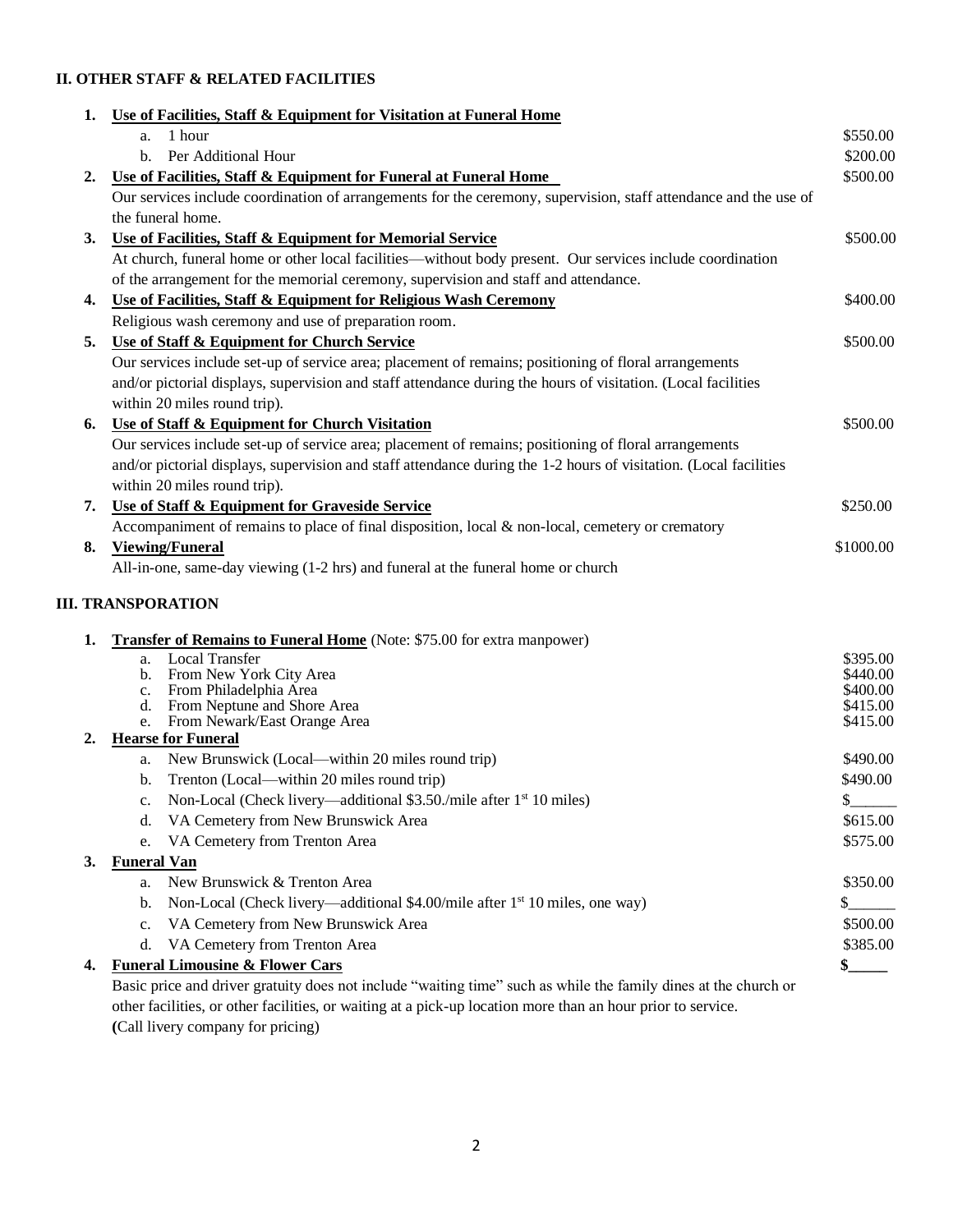- **5. Family Car** (Lincoln Town Car—4 Passenger)
	- a. Local Area  $$375.00$
	- b. Non-Local Area-- Determined by livery at approximately \$4.00/mile beyond the  $1<sup>st</sup> 10$  miles from the  $$_{\_\_\_\_s}$ starting point
	- c. VA Cemetery at Wrightstown, NJ i. From New Brunswick  $\frac{1}{2}$  and  $\frac{1}{2}$  and  $\frac{1}{2}$  and  $\frac{1}{2}$  and  $\frac{1}{2}$  and  $\frac{1}{2}$  and  $\frac{1}{2}$  and  $\frac{1}{2}$  and  $\frac{1}{2}$  and  $\frac{1}{2}$  and  $\frac{1}{2}$  and  $\frac{1}{2}$  and  $\frac{1}{2}$  and  $\frac{1}{2}$  and  $\frac{$ ii. From Trenton  $\$400.00$
- **6. Transportation Beyond Local Areas**
	- a. Van to Philadelphia/Newark Airports  $$425.00$
	- b. Van to New York Airports  $$585.00$

## **OPTIONAL**

## **Optional Packaged Service**

If an optional packaged service is selected, Categories I, II and III are not applicable. (Note: additional items, i.e. memorial service after cremation, transfer of remains to airport, etc. will be listed on the bill).

## **1. Direct Cremation**

Our charge for direct/immediate cremation includes: partial basic services of the funeral director and staff, local transfer of remains to the funeral home (local—within 20 miles round trip), overnight sheltering of remains, obtaining necessary permits and authorizations, local transportation to the crematory, sanitary care and preparation of remains for identification. Non-local transfer of remains is not covered by this package and will be charged at \$3.50/mile. This direct cremation package does not include the use of Anderson Funeral Service facilities and staff for any visitation or ceremony, public or private, prior to cremation of any sheltering for days on which no post death activities occur or the actual cost of the cremation process.

If you want to arrange a direct cremation, you can use an alternative container. Alternative containers encase the body and can be made of materials like fiberboard or composition material (with or without outside covering). The containers we provide are corrugated or fiberboard. In addition, you can select a casket from our funeral home that will be added to the cost of direct cremation.

| Direct cremation with container provided by purchaser                       | \$1,465.00 |
|-----------------------------------------------------------------------------|------------|
| b. Direct cremation with alternative container supplied by the funeral home | \$1,640.00 |

## **2. Immediate Burial**

Our charge for immediate burial includes partial basic services of the funeral director and staff, local transfer of remains to the funeral home (local—within 20 miles round trip), overnight sheltering of remains, obtaining necessary permits and authorizations, local transportation to the cemetery, sanitary care and preparation of remains for identification, dressing and casketing. Non-local transfer of remains is not covered by this package and will be charged at \$3.50/mile. This direct burial package does not include the use of Anderson Funeral Service facilities and staff for any visitation or ceremony, public or private, prior to burial, sheltering for days on which no post death activities occur or the actual cost of the grave or opening.

If you want to arrange an immediate burial, you may need an alternative container. Alternative containers encase the body and can be made of material like fiberboard or composition material. The containers we provide are minimum metal. In addition, you can select a casket from our funeral home that will be added to the cost of the direct burial.

- a. **Immediate burial with container provided by purchaser** \$2,100.00
- b. **Immediate burial with minimum metal casket supplied by the funeral home** \$2,700.00

## **3. Forwarding of Remains to Another Funeral Home** \$2,500.00

This package is for shipping to another funeral home when no ceremonies are done here and includes: local transfer of remains to the funeral home (local—within 20 miles round trip), overnight sheltering of remains, some basic services of the funeral director and staff, obtaining necessary permits and embalming, dressing and casketing, transferring remains to the airport. Non-local transfer of remains is not covered by this package and will be charged at \$4.00/mile. This package also does not include a casket alternative container or shipping container, use of facilities and staff for any visitation or ceremony, public or private, or any sheltering for days on which no post death activities occur or the charge of a common carrier.